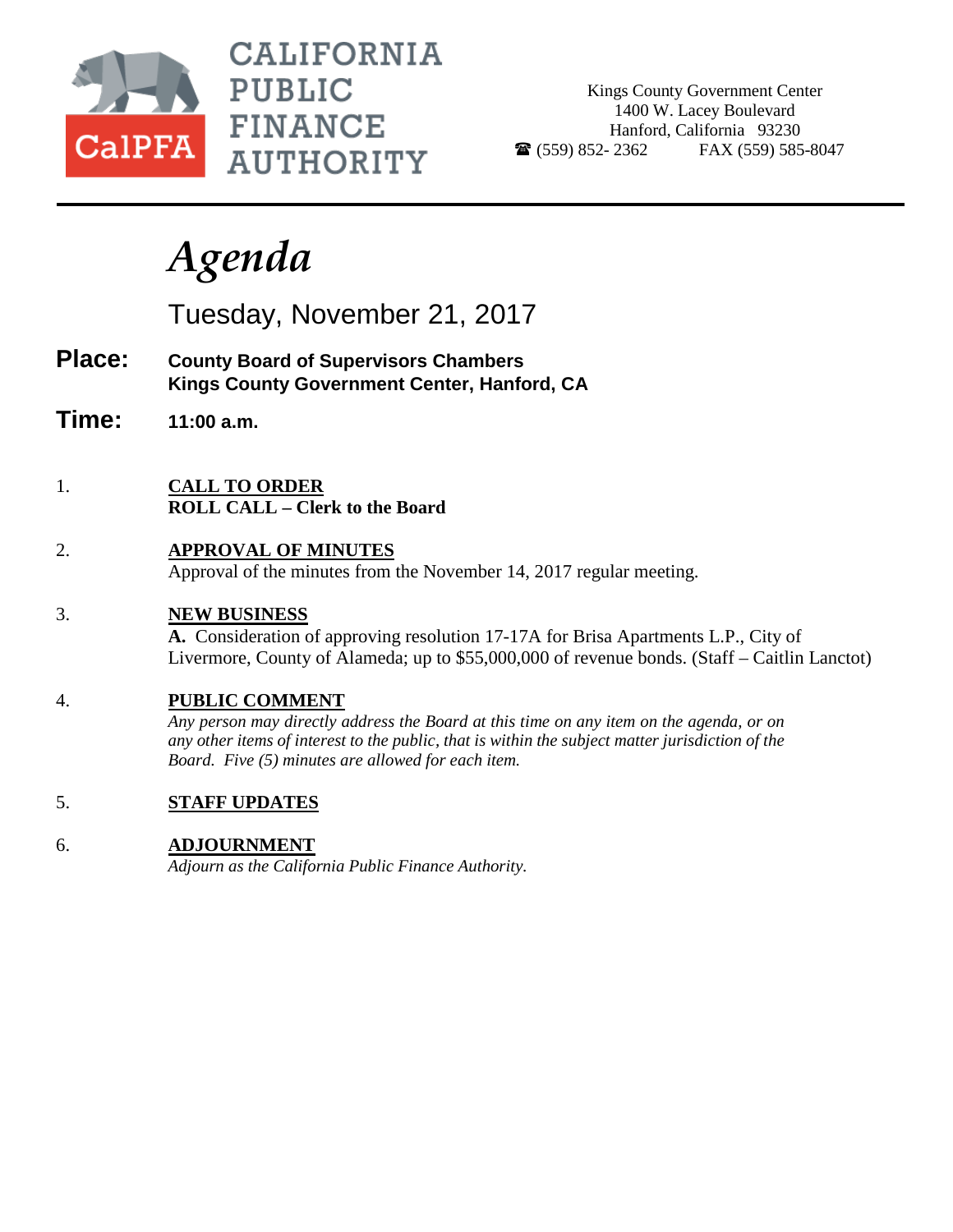

## **2. APPROVAL OF MINUTES**

Approval of the minutes from the November 14, 2017 regular meeting.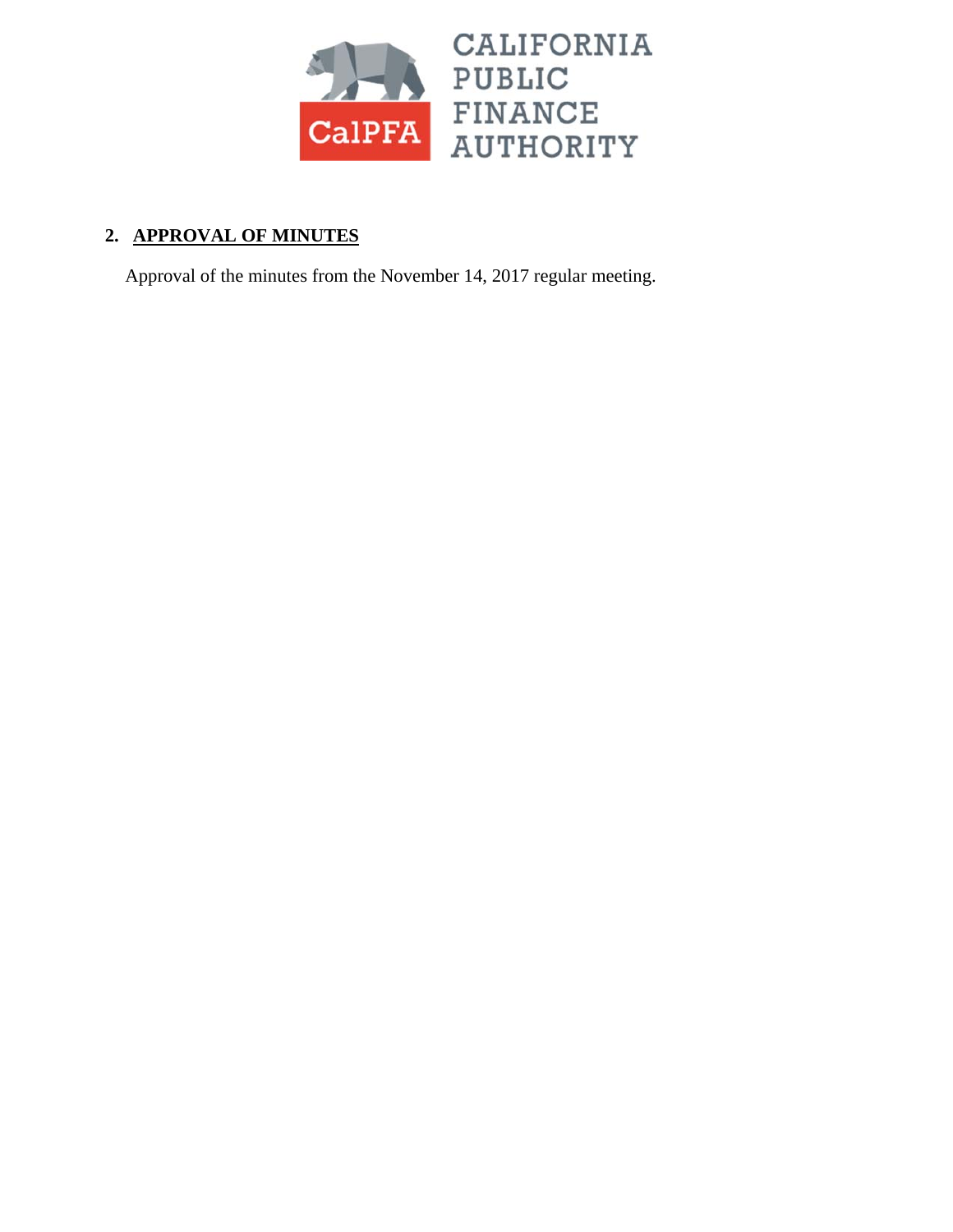

CALIFORNIA PUBLIC **FINANCE AUTHORITY** 

Kings County Government Center 1400 W. Lacey Boulevard Hanford, California 93230  $\bullet$  (559) 852- 2362 FAX (559) 585-8047

# *Action Summary*

Tuesday, November 14, 2017

- **Place: County Board of Supervisors Chambers Kings County Government Center, Hanford, CA**
- **Time: 11:00 a.m.**
- **B 1 1. CALL TO ORDER ROLL CALL – Clerk to the Board** 
	- **ALL MEMBERS PRESENT**
- **2. APPROVAL OF MINUTES**

Approval of the minutes from the November 7, 2017 regular meeting. **ACTION: APPROVED AS PRESENTED (DV/RF/JN/CP-Aye, RV-Absent)** 

## **3. CONSENT CALENDAR**

**A.** Consideration of approving inducement resolution 17-08I for Hope on Broadway, L.P., City and County of Los Angeles; up to \$25,000,000 of revenue bonds. **ACTION: APPROVED AS PRESENTED (RF/JN/DV/CP-Aye, RV-Absent)** 

## **4. NEW BUSINESS**

**A.** Consideration of approving resolution 17-16A for Centro De Salud De La Comunidad De San Ysidro, Inc., City of San Ysidro, County of San Diego; up to \$11,500,000 of revenue bonds. (Staff – Caitlin Lanctot) **ACTION: APPROVED AS PRESENTED (DV/RV/JN/RF/CP-Aye)** 

## **5. PUBLIC COMMENT**

*Any person may directly address the Board at this time on any item on the agenda, or on any other items of interest to the public, that is within the subject matter jurisdiction of the Board. Five (5) minutes are allowed for each item.* **None** 

## **6. STAFF UPDATES**

 **None** 

**7. ADJOURNMENT**  *The meeting was adjourned at 11:11 a.m.*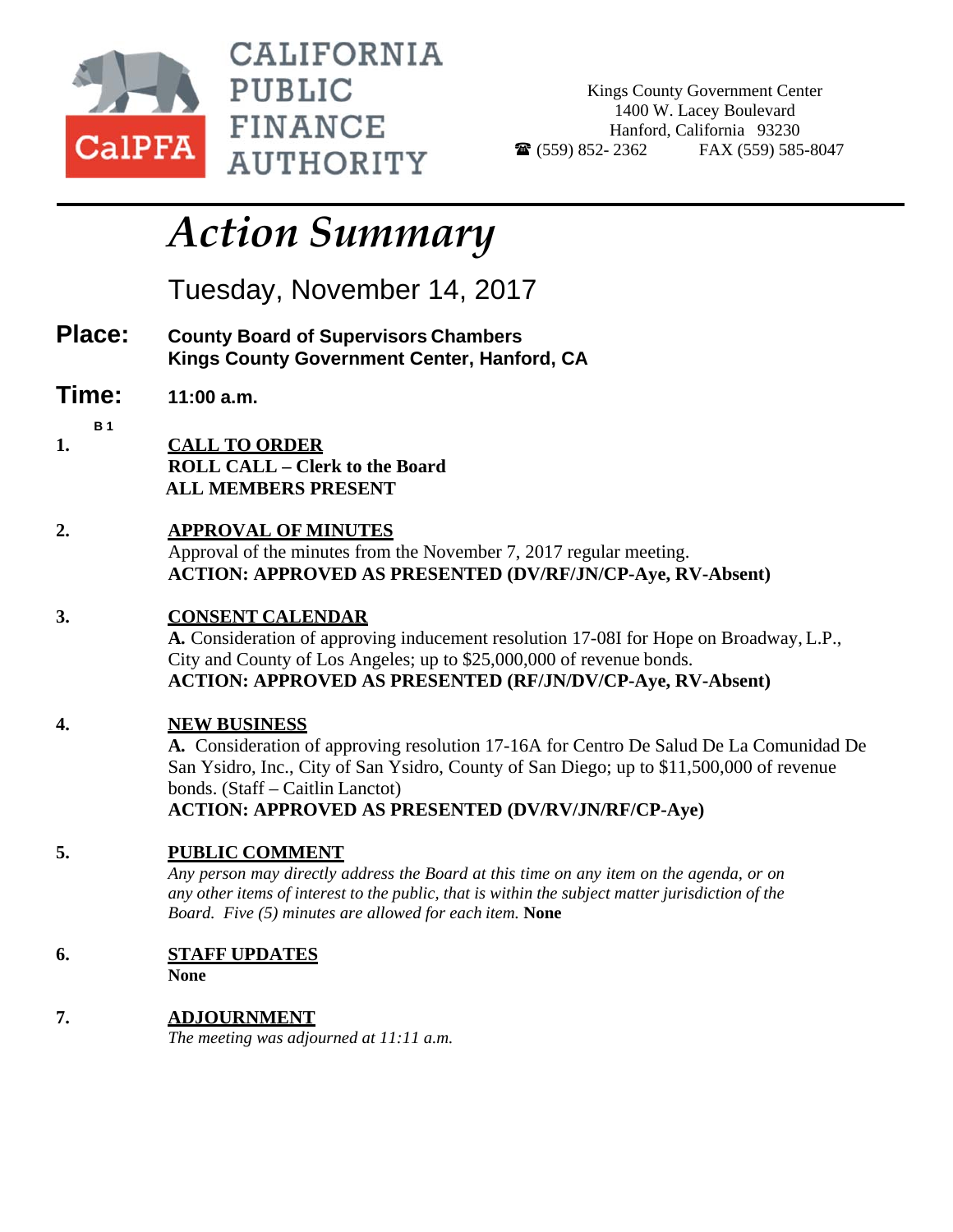

## **3. NEW BUSINESS**

**A.** Consideration of approving resolution 17-17A for Brisa Apartments L.P., City of Livermore, County of Alameda; up to \$55,000,000 of revenue bonds. (Staff – Caitlin Lanctot)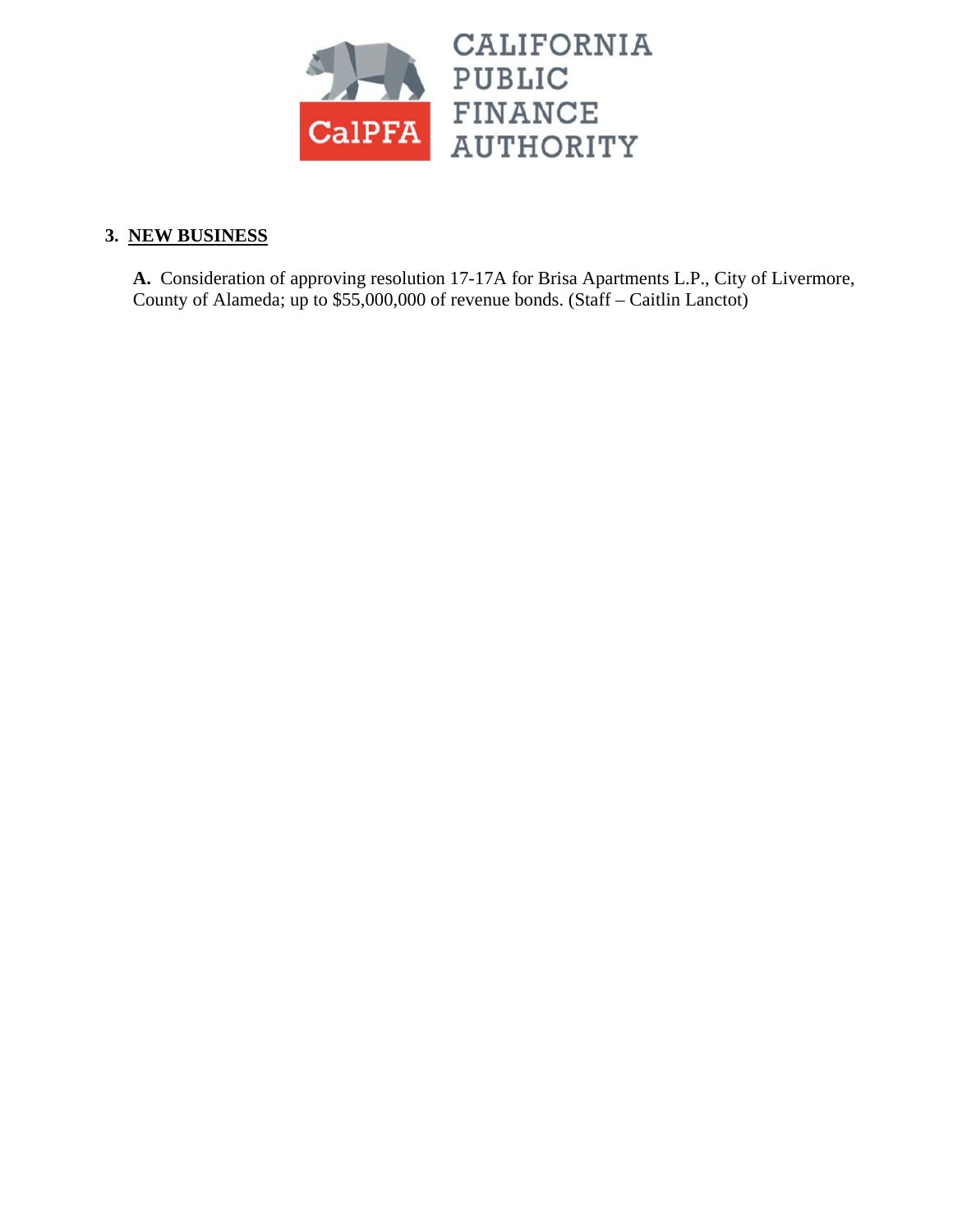

| DATE:             | <b>NOVEMBER 21, 2017</b>                                                       |  |
|-------------------|--------------------------------------------------------------------------------|--|
| <b>APPLICANT:</b> | BRISA APARTMENTS, LP (AGENO APARTMENTS)                                        |  |
| <b>AMOUNT:</b>    | UP TO \$55 MILLION OF A TAX EXEMPT NOTE                                        |  |
| PURPOSE:          | FINANCE THE CONSTRUCTION OF A MULTIFAMILY RENTAL HOUSING<br><b>DEVELOPMENT</b> |  |
| PRIMARY ACTIVITY: | MULTIFAMILY RENTAL HOUSING                                                     |  |

#### **Background:**

Brisa Apartments, LP (the "Borrower") has requested that CalPFA issue revenue notes to finance a multifamily housing development known as the Ageno Apartments, located in Livermore, California (the "Project"). The Project will be a 171-unit mixed income project with 20% of its units set aside for those earning 50% of AMI. Construction Project financing will be a combination of Low Income Housing Tax Credit Equity, Tax Exempt Bonds, Deferred Developer Fee and Lease Up Income.

#### **Description of Proposed Project:**

The Borrower is seeking approximately \$55 million to finance and refinance the acquisition, construction, improvement, renovation and equipping of a multifamily housing development. The Project is located on a vacant flat 4.97-acre site within a master planned community at the corner of S Vasco Road and Brisa Street in the City of Livermore and County of Alameda. The project will be 171 units and will be mixed income serving both market rate and very low income tenants. There will be 4 buildings including a clubhouse, swimming pool, covered and uncovered parking, green space and outdoor BBQ areas. Units will include a mix of 1, 2 and 3 bedroom types ranging in size from 548 to 1,231 square feet. Unit amenities will include Energy Star appliances, low flow faucets and toilets, walk-in closets, storage closets, balconies, assigned parking, air conditioning and be network ready. The project is immediately adjacent to the Ace Livermore Train Station and right off the 580 highway. The surrounding neighborhood includes residential, retail, parks, schools and commercial uses. The expected start date of the project is in the 1st quarter of 2018 with a completion date in late 2019.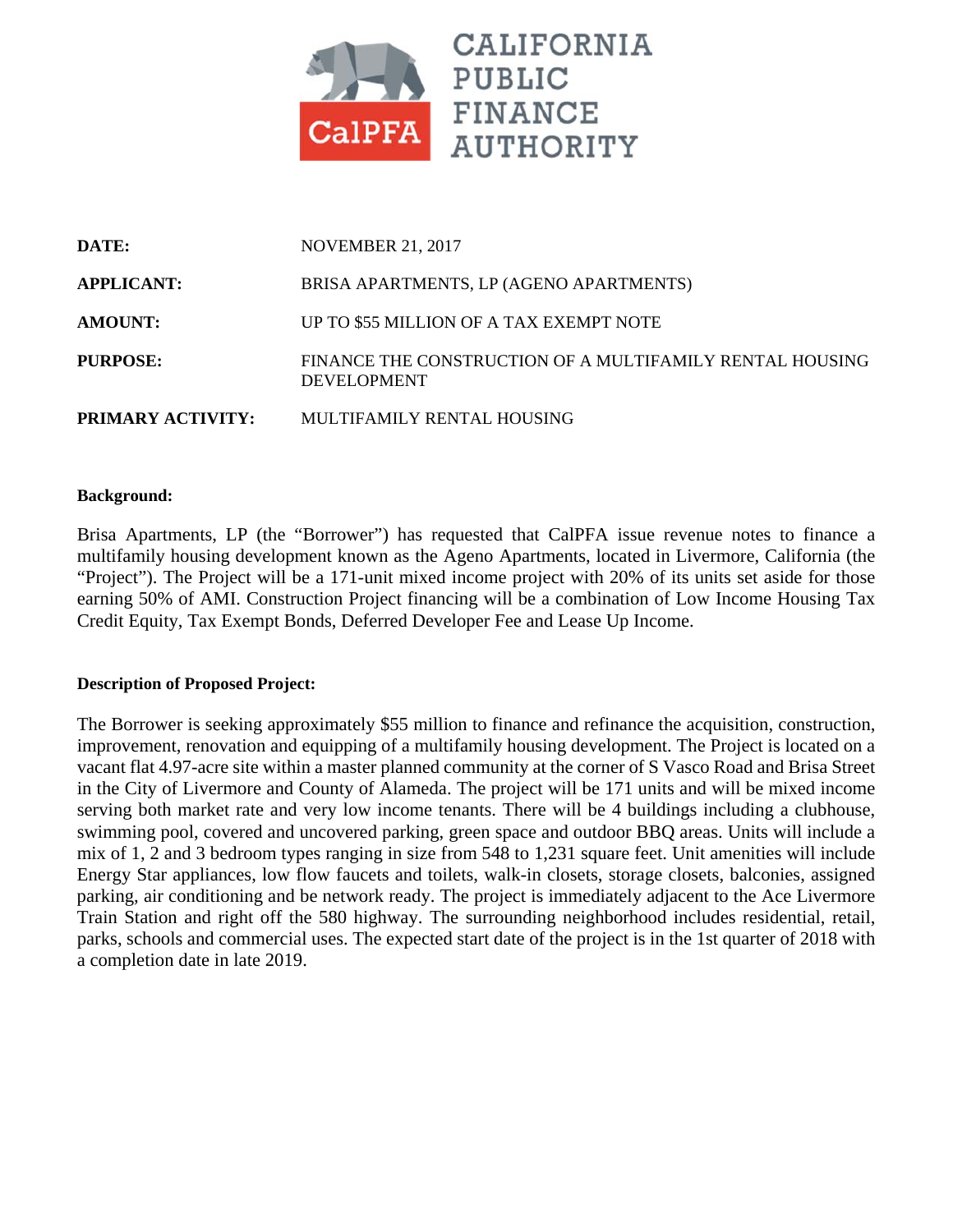#### **TEFRA Information:**

A TEFRA hearing was held by the City of Livermore on September 12, 2017.

A TEFRA hearing was held by Kings County on August 29, 2017.

#### **Financing Structure:**

The note will be privately placed and will mature in no more than 35 years. The current underwritten Tax Exempt Bond rate for both tranches is 4.25%. The financing will comply with California Public Finance Authority's issuance policies.

#### **Estimated Sources and Uses:**

| Sources: |                                 |                  |
|----------|---------------------------------|------------------|
|          | <b>Tax-Exempt Bond Proceeds</b> | \$<br>50,000,000 |
|          | <b>Projected Tax Credits</b>    | \$<br>5,000,000  |
|          | Developer Equity                | \$<br>3,500,000  |
|          | Lease Up Income                 | \$<br>1,500,000  |
|          | Deferred Developer Fee          | \$<br>2,500,000  |
|          | <b>Total Sources:</b>           | \$<br>62,500,000 |
| Uses:    |                                 |                  |
|          | <b>Land Acquisition</b>         | \$<br>2,000,000  |
|          | <b>Construction or Remodel</b>  | \$<br>35,000,000 |
|          | Cost of Issuance                | \$<br>250,000    |
|          | Capitalized Interest            | \$<br>3,000,000  |
|          | Reserves                        | \$<br>1,000,000  |
|          | <b>Soft Costs</b>               | 21,250,000       |
|          | <b>Total Uses:</b>              | \$<br>62,500,000 |

#### **Recommendations:**

Based on the overall Project public benefit detailed on Attachment 1, it is recommended that the Board of Directors approve the Resolution as submitted to the Board, which:

- 1. Approves the issuance of the Note;
- 2. Approves all necessary actions and documents for the financing; and
- 3. Authorizes any member of the Board or authorized signatory to sign all necessary documents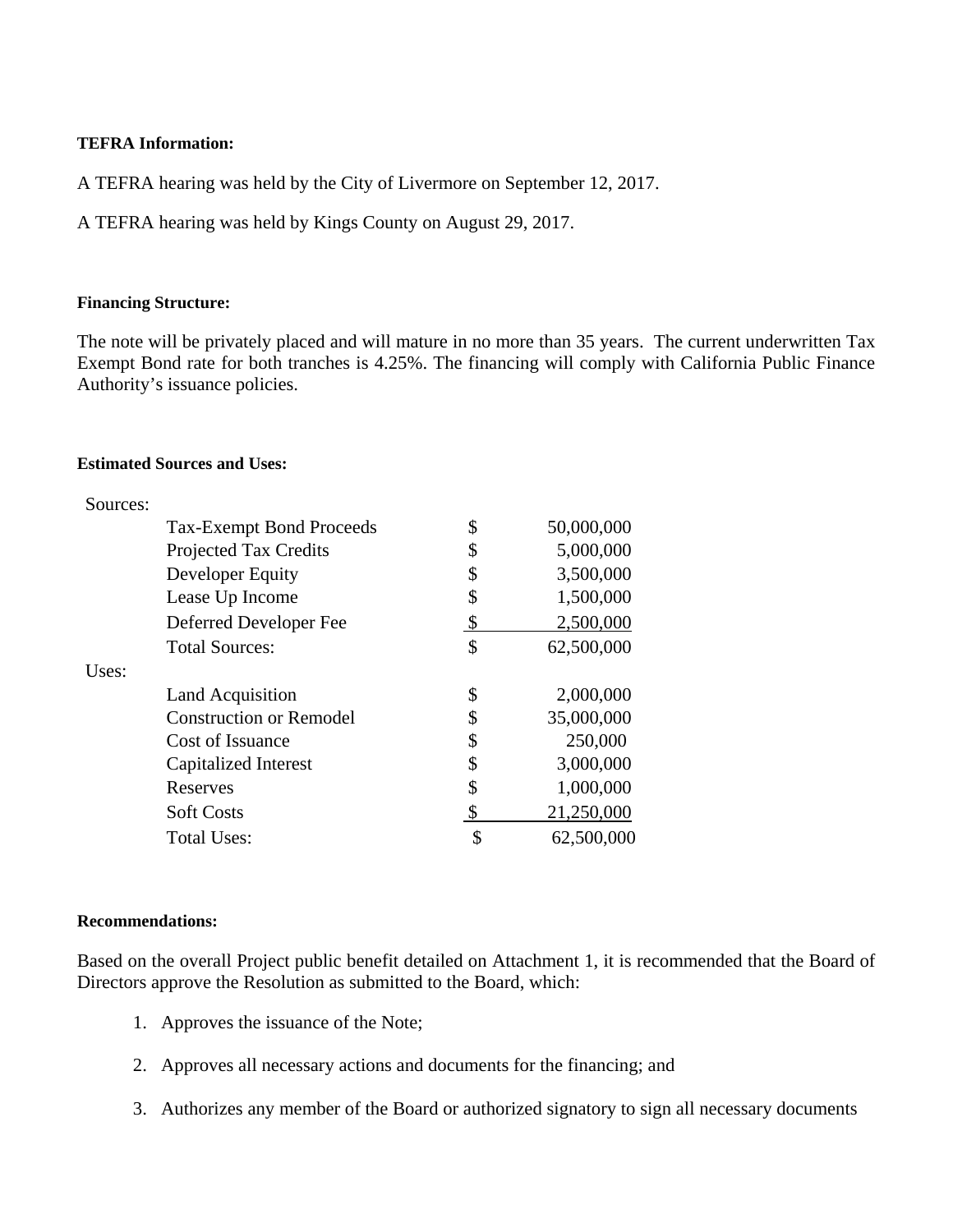#### **Attachment 1**

#### **Public Benefit:**

- 20% of the Project's units will remain income and rent restricted
	- o 34 units at 50% AMI
	- o 2 manager's unit
- The Project will remain income and rent restricted for at least 55 years
- Site Amenities
	- o The Project is located within a Public Transit Corridor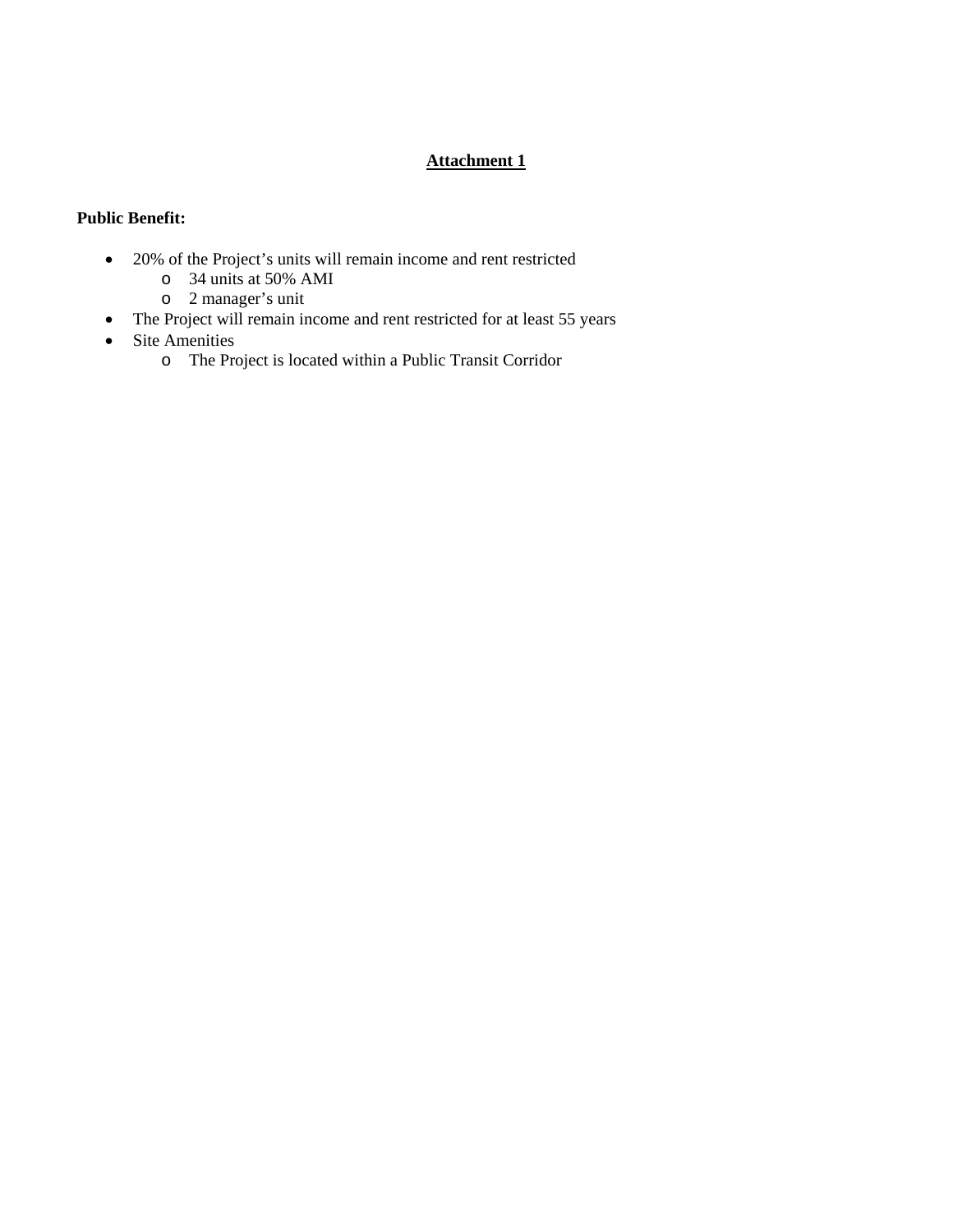#### **RESOLUTION NO. 17-17A**

**A RESOLUTION OF THE CALIFORNIA PUBLIC FINANCE AUTHORITY AUTHORIZING THE EXECUTION AND DELIVERY OF A MULTIFAMILY HOUSING REVENUE NOTE IN AN AGGREGATE PRINCIPAL AMOUNT NOT TO EXCEED \$55,000,000 FOR THE FINANCING OF A MULTIFAMILY RENTAL HOUSING DEVELOPMENT TO BE GENERALLY KNOWN AS AGENO APARTMENTS; DETERMINING AND PRESCRIBING CERTAIN MATTERS AND APPROVING AND AUTHORIZING THE EXECUTION OF AND DELIVERY OF VARIOUS DOCUMENTS RELATED THERETO; RATIFYING ANY ACTION HERETOFORE TAKEN AND APPROVING RELATED MATTERS IN CONNECTION WITH THE NOTE.** 

**WHEREAS**, the California Public Finance Authority (the "Authority") is authorized by the Joint Powers Act, commencing with Section 6500 of the California Government Code (the "JPA Law"), and its Joint Exercise of Powers Agreement, dated as of May 12, 2015, as the same may be amended (the "Agreement"), to issue revenue bonds and execute and deliver revenue notes for the purpose of financing, among other things, the acquisition, construction/rehabilitation, and development of multifamily rental housing projects in accordance with Chapter 7 of Part 5 of Division 31 of the California Health and Safety Code (the "Housing Law");

**WHEREAS**, Brisa Apartments, LP, a California limited partnership, and entities related thereto (collectively, the "Borrower"), has requested that the Authority execute and deliver its California Public Finance Authority Multifamily Housing Revenue Note (Ageno Apartments) 2017 Series F (the "Note") to assist in the financing of the acquisition, construction and development of a 171-unit multifamily housing rental development located in the City of Livermore, California, and to be known as Ageno Apartments (the "Project");

**WHEREAS**, on March 15, 2017, the Authority received an allocation in the amount of \$49,880,585 the ("Allocation Amount") from the California Debt Limit Allocation Committee in connection with the Project;

**WHEREAS**, the County of Kings is a Charter Member (as defined in the Agreement) of the Authority and the City of Livermore is an Additional Member (as defined in the Agreement) and each has authorized the execution and delivery of the Note;

**WHEREAS**, the Authority is willing to execute and deliver the Note in an aggregate principal amount not to exceed \$55,000,000, provided that the portion of such Note executed and delivered as federally tax-exempt obligations shall not exceed the Allocation Amount, and to loan the proceeds thereof to the Borrower to assist in providing financing for the Project, which will allow the Borrower to reduce the cost of the Project and to assist in providing housing for low and very low income persons;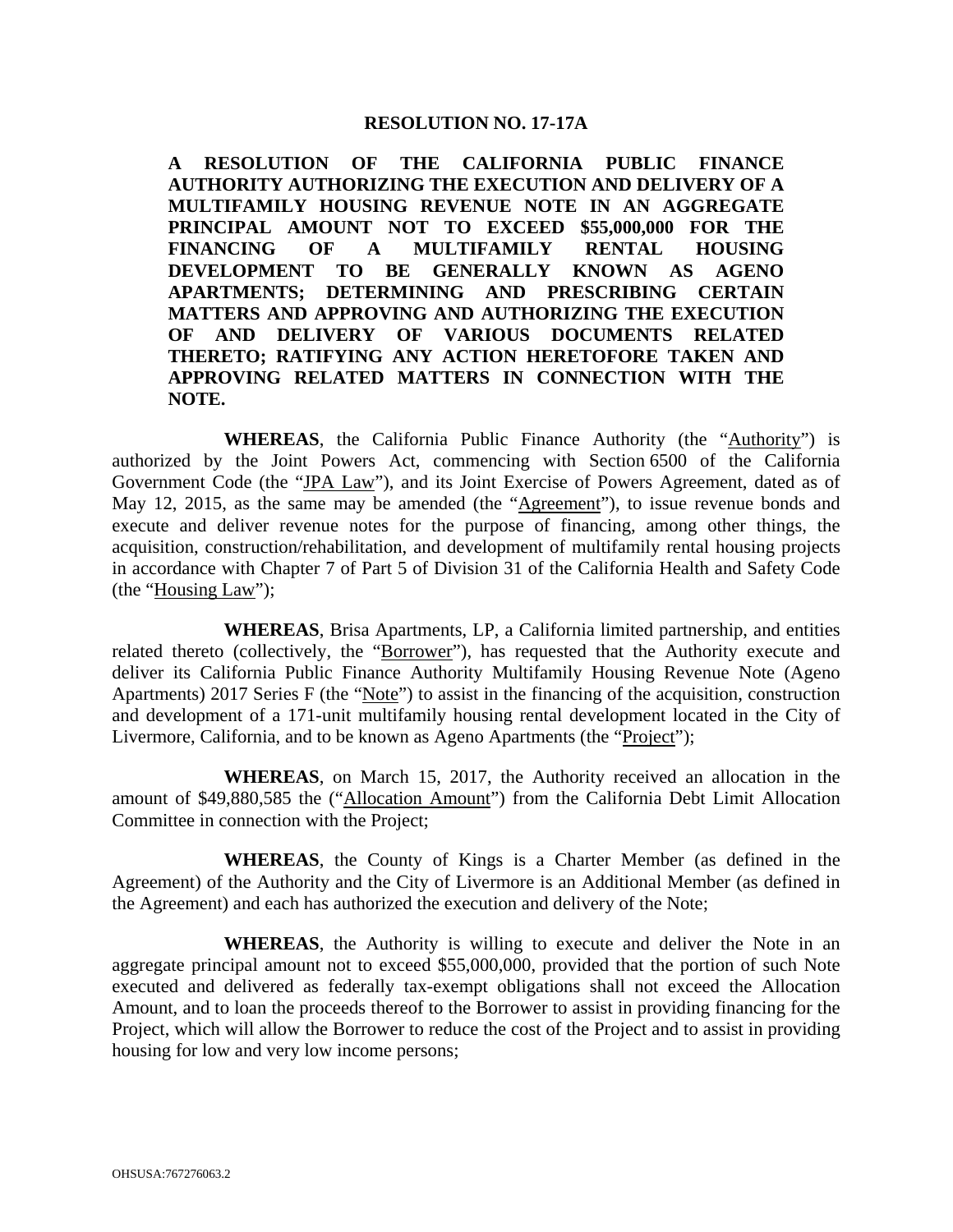**WHEREAS**, the Note will be executed and delivered to Citibank, N.A. (the "Funding Lender"), as the initial holder of the Note;

**WHEREAS**, there have been prepared and made available to the members of the Board of Directors of the Authority (the "Board") the following documents required for the execution and delivery of the Note, and such documents are now in substantial form and appropriate instruments to be executed and delivered for the purposes intended:

> (1) Funding Loan Agreement (the "Funding Loan Agreement") to be entered into among the Funding Lender, the Authority and Wilmington Trust, National Association as fiscal agent (the "Fiscal Agent");

> (2) Project Loan Agreement (the "Project Loan Agreement") to be entered into between the Authority, the Borrower and the Fiscal Agent; and

> (3) Regulatory Agreement and Declaration of Restrictive Covenants (the "Regulatory Agreement") to be entered into between the Authority and the Borrower.

**NOW, THEREFORE, BE IT RESOLVED** by the members of the Board, as follows:

Section 1. The recitals set forth above are true and correct, and the members of the Board hereby find them to be so.

Section 2. Pursuant to the JPA Law and the Funding Loan Agreement, and in accordance with the Housing Law, the Authority is hereby authorized to execute and deliver the Note. The Note shall be designated as "California Public Finance Authority Multifamily Housing Revenue Note (Ageno Apartments) 2017 Series F" including, if and to the extent necessary, one or more series or sub-series designations, with appropriate modifications for such series and sub-series designations as necessary, in an aggregate principal amount not to exceed \$55,000,000; provided that the aggregate principal amount of any such tax-exempt notes executed and delivered shall not exceed the Allocation Amount. The Note shall be executed and delivered in the form set forth in and otherwise in accordance with the Funding Loan Agreement, and shall be executed on behalf of the Authority by the facsimile signature of the Chair of the Authority or the manual signature of any Authorized Signatory (as defined below), and attested by the facsimile signature of the Treasurer and Secretary of the Authority, or the manual signature of any Authorized Signatory. The Note shall be secured in accordance with the terms of the Funding Loan Agreement presented to this meeting, as hereinafter approved. Payment of the principal and purchase price of, and prepayment premium, if any, and interest on, the Note shall be made solely from amounts pledged thereto under the Funding Loan Agreement, and the Note shall not be deemed to constitute a debt or liability of the Authority or any Member of the Authority or any Director of the Board of the Authority (each, a "Director").

Section 3. The Funding Loan Agreement in the form presented at this meeting is hereby approved. Any Director, including any such Director acting as an officer of the Board, or any other person as may be designated and authorized to sign for the Authority pursuant to a resolution adopted thereby (including, without limitation, the administrative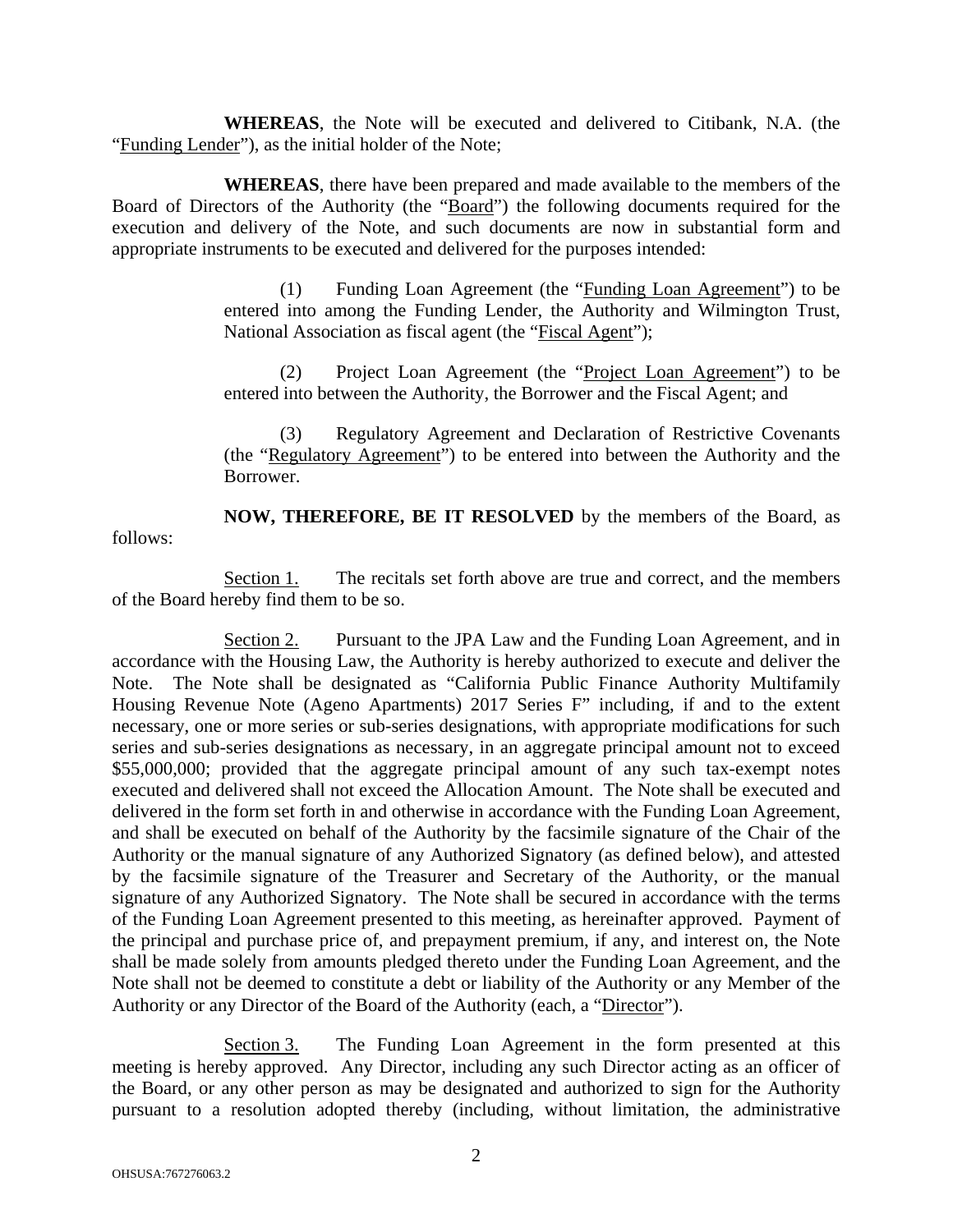delegatees duly authorized pursuant to Resolution No. 16-01C of the Authority, adopted on January 26, 2016) (together with the Directors including any such Director acting as an officer of the Board, each such person is referred to herein individually as an "Authorized Signatory"), acting alone, is authorized to execute by manual signature and deliver the Funding Loan Agreement, with such changes and insertions therein as may be necessary to cause the same to carry out the intent of this Resolution and as are approved by counsel to the Authority, such approval to be conclusively evidenced by the delivery thereof. The date, maturity date or dates (which shall not extend beyond December 1, 2062), interest rate or rates (which shall not exceed 12%), interest payment dates, denominations, form, registration privileges, manner of execution, place of payment, terms of prepayment and other terms of the Note shall be as provided in the Funding Loan Agreement as finally executed.

Section 4. The Project Loan Agreement in the form presented at this meeting is hereby approved. Any Authorized Signatory, acting alone, is authorized to execute by manual signature and deliver the Project Loan Agreement, with such changes and insertions therein as may be necessary to cause the same to carry out the intent of this Resolution and as are approved by counsel to the Authority, such approval to be conclusively evidenced by the delivery thereof.

Section 5. The Regulatory Agreement in the form presented at this meeting is hereby approved. Any Authorized Signatory, acting alone, is authorized to execute by manual signature and deliver the Regulatory Agreement, with such changes and insertions therein as may be necessary to cause the same to carry out the intent of this Resolution and as are approved by counsel to the Authority, such approval to be conclusively evidenced by the delivery thereof.

Section 6. The Authority is hereby authorized to execute and deliver the Note to the Funding Lender pursuant to the terms and conditions of the Funding Loan Agreement.

Section 7. All actions heretofore taken by the officers and agents of the Authority with respect to the financing of the Project and the execution and delivery of the Note are hereby approved, ratified and confirmed, and any Authorized Signatory, acting alone, is hereby authorized and directed, for and in the name and on behalf of the Authority, to do any and all things and take any and all actions and execute and deliver any and all certificates, agreements and other documents, including but not limited to a tax certificate, loan related documents, an assignment of deed of trust or similar security instrument, any endorsement, allonge or assignment of any note and such other documents as described in the Funding Loan Agreement and the other documents herein approved, which they, or any of them, may deem necessary or advisable in order to consummate the lawful execution and delivery of the Note and to effectuate the purposes thereof and of the documents herein approved in accordance with this resolution and resolutions heretofore adopted by the Authority and otherwise in order to carry out the financing of the Project.

Section 8. All consents, approvals, notices, orders, requests and other actions permitted or required by any of the documents authorized by this Resolution, whether before or after the execution and delivery of the Note, including without limitation any of the foregoing that may be necessary or desirable in connection with any default under or amendment of such documents, any transfer or other disposition of the Project, any addition or substitution of security for the Note or any prepayment of the Note, may be given or taken by any Authorized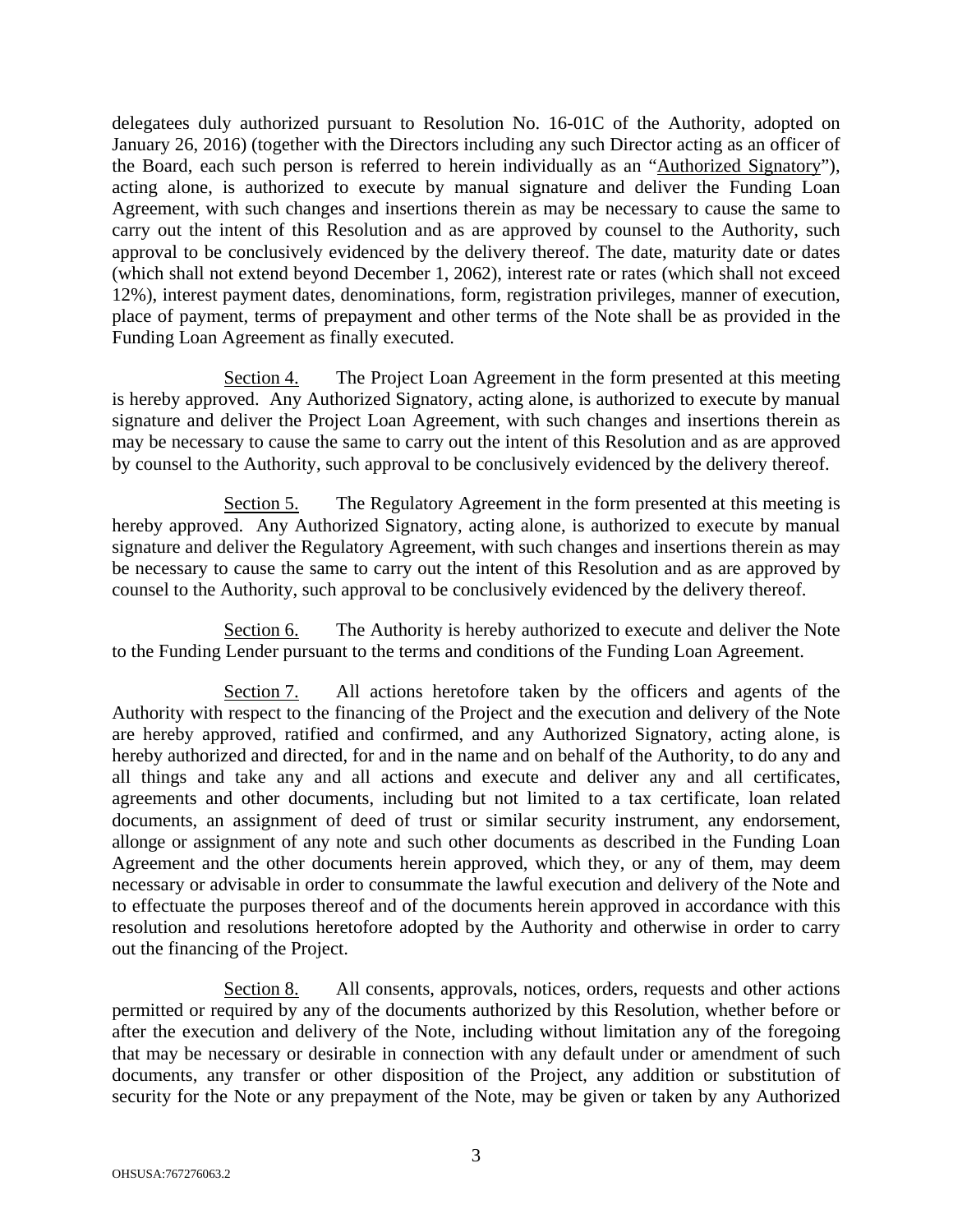Signatory, as appropriate, without further authorization by the Board, and each such officer is hereby authorized and directed to give any such consent, approval, notice, order or request and to take any such action that such officer may deem necessary or desirable to further the purposes of this Resolution and the financing of the Project; provided such action shall not create any obligation or liability of the Authority other than as provided in the Funding Loan Agreement and other documents approved herein.

Section 9. This Resolution shall take effect upon its adoption.

[Remainder of Page Intentionally Left Blank]